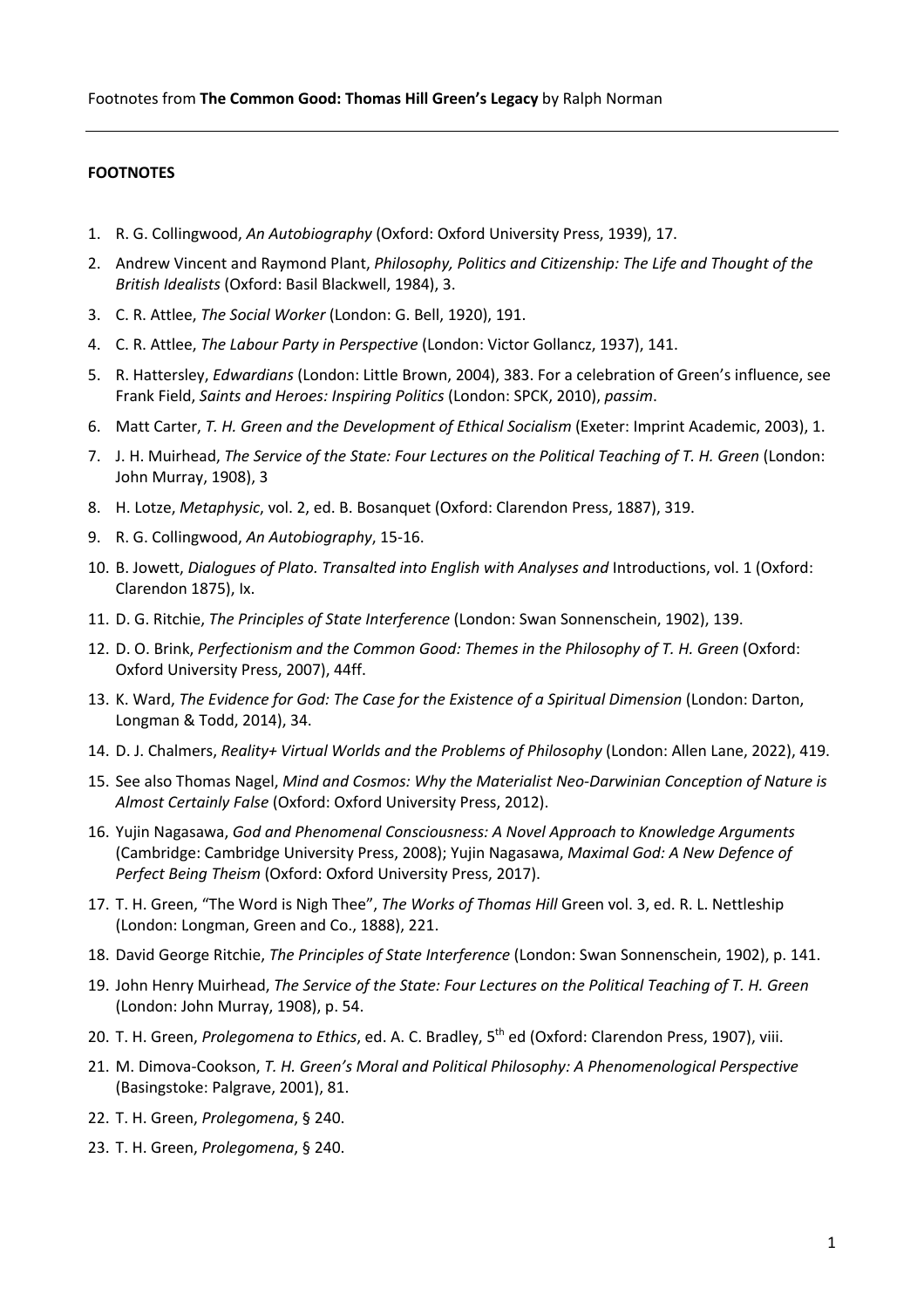- 24. A. MacIntyre, *A Short History of Ethics*, second ed. (London: Routledge, 1998), 247.
- 25. T. H. Green, *Prolegomena*, § 245.
- 26. T. H. Green, *Prolegomena*, § 244.
- 27. T. H. Green, *Prolegomena*, § 202.
- 28. T. H. Green, *Prolegomena*, § 209.
- 29. T. H. Green, *Prolegomena*, § 340.
- 30. T. H. Green, *Prolegomena*, § 206.
- 31. T. H. Green, *The Works of Thomas Hill Green*, vol. 2, ed. R. L. Nettleship (London: Longman, Green and Co., 1886), 334.
- 32. T. H. Green, *Prolegomena*, § 215-217.
- 33. C. Tyler, *Common Good Politics: British Idealism and Social Justice in the Contemporary World* (London: Palgrave Macmillan, 2017), 87.
- 34. Henry Jones, *Idealism as a Practical Creed* (Glasgow, James Maclhose, 1909), p. 86.
- 35. A. Simhony and D. Weinstein, eds, *The New Liberalism: Reconciling Liberty and Community* (Cambridge: Cambridge University Press, 2001), 69.
- 36. John Henry Muirhead, *The Elements of Ethics* (London: John Murray, 1892), pp. 151-169.
- 37. Bernard Bosanquet, *Philosophical Theory of the State* (London: Macmillan, 1899).
- 38. Henry Jones, *The Principles of Citizenship* (London: Macmillan, 1920).
- 39. Leonard Trelawney Hobhouse, *The Elements of Social Justice* (London: George Allen and Unwin,1922).
- 40. In his discussion of the development of moral faculties in human beings, Darwin suggested that within larger human groups, the willingness of individual members "to sacrifice themselves for the common good" could potentially supply evolutionary advantage over other tribes. Charles Darwin, *The Descent of Man* (London: Penguin, 2004), 157.
- 41. J. Locke, "Second Treatise" in *Two Treatises of Government*, ed. P. Laslett (Cambridge: Cambridge University Press, 1988), § 131.
- 42. J. Locke, "Second Treatise", § 134n.
- 43. T. H. Green, "Lectures on the Principles of Political Obligation" § 51 in *The Works of Thomas Hill Green*, vol. 2, ed. R. L. Nettleship (London: Longman, Green and Co., 1886), 374n.
- 44. R. Hooker, *Laws of Ecclesiastical Polity* I.10.i.
- 45. R. Hooker, *Laws of Ecclesiastical Polity* I.10.viii.
- 46. D. G. Ritchie, *Darwin and Hegel* (London: Swan Sonnenschein, 1893), 212.
- 47. R. Hooker, *Laws of Ecclesiastical Polity* III.9.ii.
- 48. For R. W. Church's commentary, see R. Hooker, *Book I of the Laws of Ecclesiastical* Polity, ed. Richard William Church (Oxford: Clarendon, 1868), p. 124.
- 49. R. Norman, "Ascetic Co-operation: Henry Scott Holland and Gerard Manley Hopkins", *Collingwood and British Idealism Studies*, 23.1 (2017), 67-96.
- 50. G. M. Hopkins, *The Collected Works of Gerard Manley Hopkins. Volume II: Correspondence 1882-1889*, ed. R. K. R. Thornton and C. Phillips (Oxford: Oxford University Press, 2013), 524.
- 51. S. Paget, *Henry Scott Holland: Memoir and Letters* (London: John Murray, 1921), 29.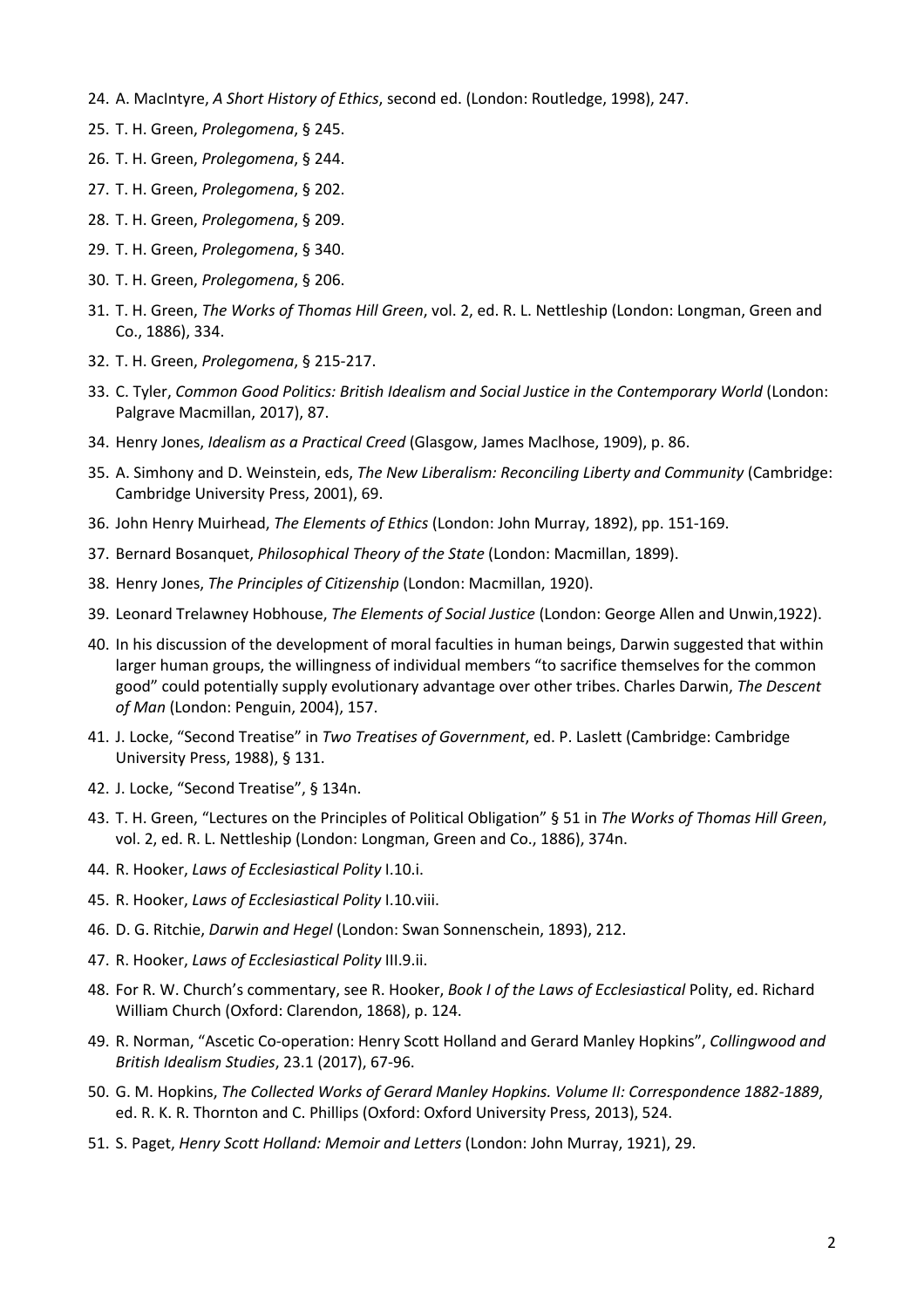- 52. S. Paget, *Henry Scott Holland*, 32.
- 53. V. Bogdanor, "Oxford and the mandarin culture: the past that is gone" in H. Judge, ed. *The University and Public Education: The Contribution of Oxford* (London: Routledge, 2007), 143-161, here citing 143.
- 54. A. MacIntyre, *Secularization and Moral Change* (Oxford: Oxford University Press, 1967), 28.
- 55. G. W. E. Russell, *Prime Ministers and Some Others* (London: T. Fisher Unwin, 1918), 93.
- 56. For detail of the relationship, including correspondence with Green, see S. Paget, *Henry Scott Holland*, 23-53.
- 57. H. S. Holland, *Sermons* (London: Swan Sonnenschein, 1892), 171.
- 58. Henry Scott Holland, *Logic and Life* (London: Rivingtons, 1882), 248.
- 59. Henry Scott Holland, *Vital Values* (London: Wells, Gardner, Darton and co., 1906), 145.
- 60. Henry Scott Holland, *Our Neighbours* (London: A. R. Mowbray, 1911), 55-57.
- 61. See especially Holland's sermon preached in St Paul's Cathedral, 22<sup>nd</sup> September, 1889, "The Quest for the Good" in *Sermons*, 176-188.
- 62. H. S. Holland, *Creeds and Critics* (London: A. R. Mowbray and Co., 1918), 111-112.
- 63. H. S. Holland, *The Philosophy of Faith and the Fourth Gospel* (London: John Murray, 1920), 10-12.
- 64. Charles Gore, ed., *Lux Mundi* (London: John Murray, 1889), 449.
- 65. Charles Gore, ed., *Lux Mundi* (London: John Murray, 1889), 441.
- 66. Charles Gore, ed., *Property: Its Duties and Rights* (London: Macmillan, 1913), p. xiv, 53, 129, 146, 147, 160 and 174.
- 67. Bishop of Winchester (Edward Stuart Talbot), *The Visions of Youth. Papers for War Time. Third Series. No. 25* (London: Humphrey Milford, Oxford University Press, 1915), p. 7.
- 68. *Foundations* (London: Macmillan, 1929), p. 510.
- 69. A. D. Lindsay, "Political Theory" in F. S. Marvin, ed., *Recent Developments in European Thought*  (London: Oxford University Press, 1920), pp. 164-180, here citing 169.
- 70. Alexander Dunlop Lindsay, "Political Theory", 168.
- 71. H. S. Holland, "Our Charter". *The Church League for Women's Suffrage. Monthly Paper*, no. 5, May 1912, 1. https://digital.library.lse.ac.uk/objects/lse:vis725mak/read/single#page/1/mode/1up (accessed 05/04/2022)
- 72. M. Royden, *Extracts from May Mission Speeches*, CLWS Pamphlets, no. 3 (n.d.) p. 5. https://digital.library.lse.ac.uk/objects/lse:bev533dux/read/single#page/47/mode/1up (accessed 05/04/2022)
- *73.* M. Royden, *Sex and Common Sense* (New York and London: The Knickerbocker Press, 1922), 68-71.
- 74. W. Temple, *Christianity and the State* (London: Macmillan, 1928), viii.
- 75. W.Temple, *Christus Veritas* (London: Macmillan, 1949), ix.
- 76. W. Temple, *The Nature of Personality* (London: Macmillan, 1911), 31. See also the later reiteration of this point in W. Temple, *Mens Creatrix* (London: Macmillan, 1917), 170.
- 77. W. Temple, *Personal Religion and the Life of Fellowship* (Longmans, Green and Co., 1926), 36.
- 78. Temple, *Essays in Christian Politics* (London: Longmans, Green and Co., 1927), 12-13.
- 79. W. Temple, *Thoughts on Some Problems of the Day* (London: Macmillan, 1931), 34 and 189.